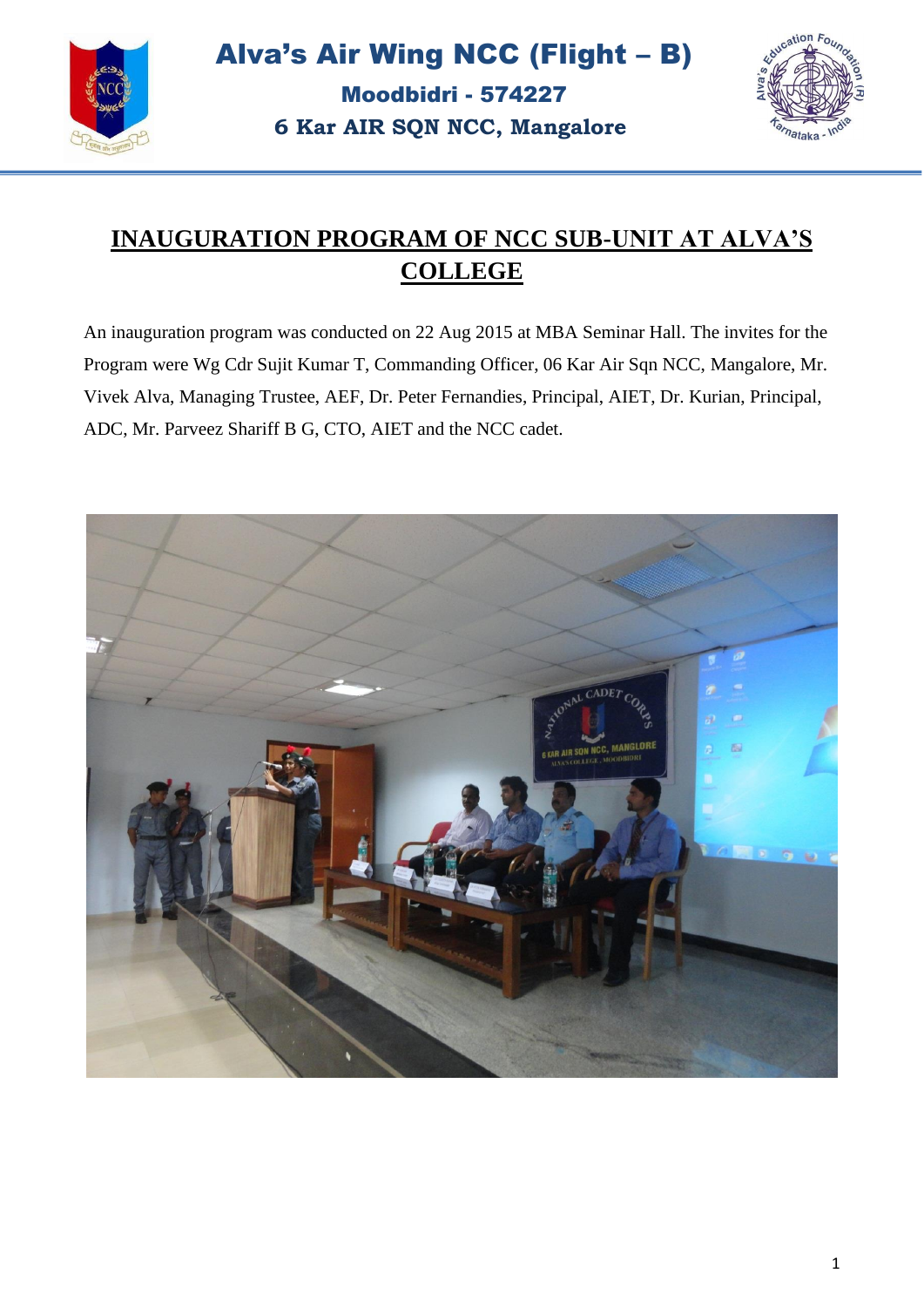

Moodbidri - 574227 6 Kar AIR SQN NCC, Mangalore



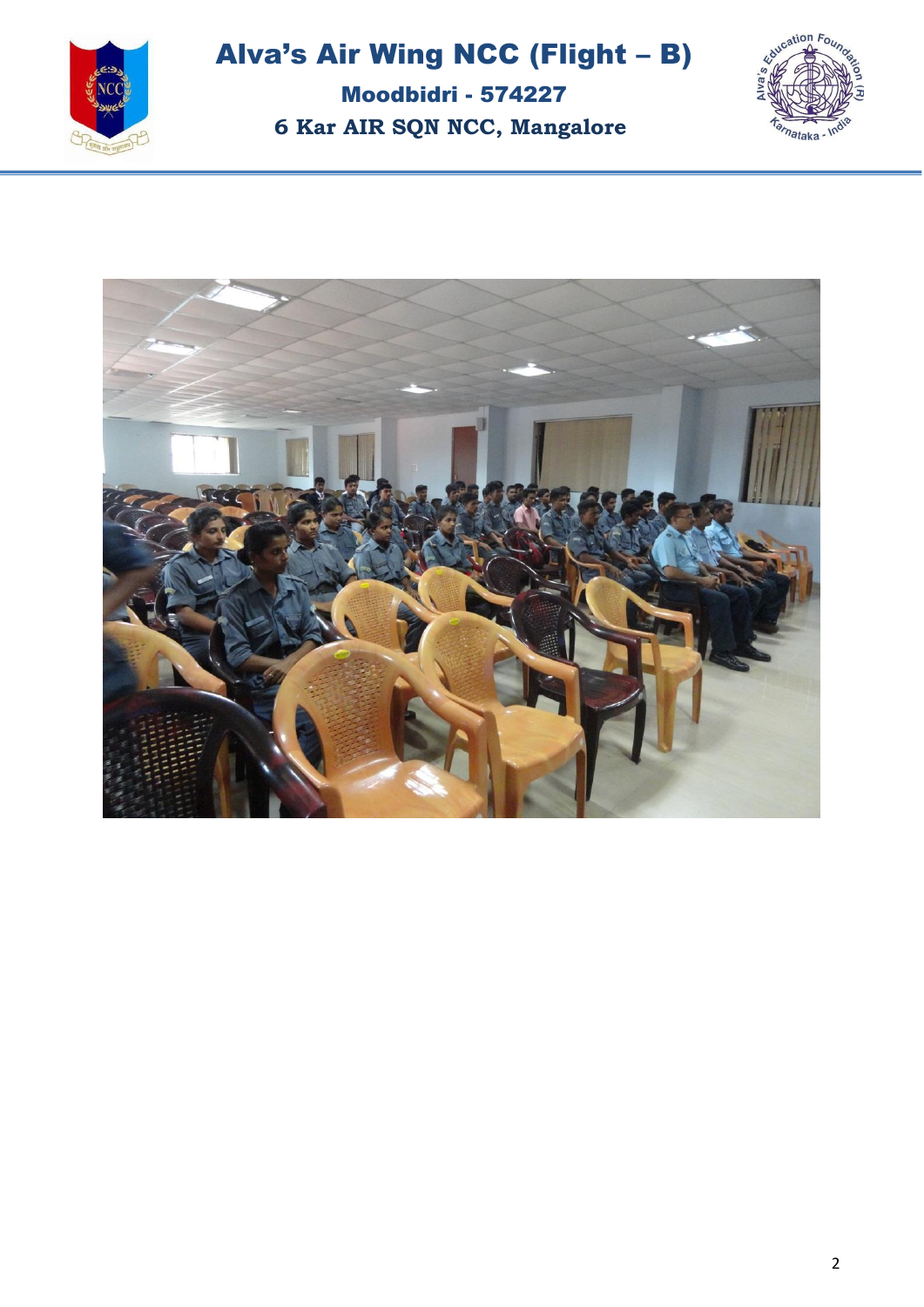

### Moodbidri - 574227 **6 Kar AIR SQN NCC, Mangalore**



#### **DETAILS OF CADETS**

#### **Details of Second Year Cadets**

| SI.<br>No. | <b>Name</b>     | <b>College</b> | Course       |
|------------|-----------------|----------------|--------------|
| 1.         | Hemanth B U     | <b>ADC</b>     | <b>B.Com</b> |
| 2.         | Ganesh P        | <b>ADC</b>     | <b>B.Com</b> |
| 3.         | Jeevan K T      | <b>ADC</b>     | <b>B.Com</b> |
| 4.         | Keevan K        | ADC            | <b>B.Com</b> |
| 5.         | Madhusudhan     | <b>ADC</b>     | <b>B.Com</b> |
| 6.         | Akilesh Suwarna | <b>PUC</b>     | Com          |
| 7.         | Vishnu Joshi    | <b>PUC</b>     | Com          |
| 8.         | Suraj Bangera   | PUC            | Com          |

#### **Details of First Year Cadets**

| Sl No. | <b>Name of the Cadet</b>  | <b>College</b> | Course     |
|--------|---------------------------|----------------|------------|
| 1.     | Bharath D V               | <b>AIET</b>    | <b>ME</b>  |
| 2.     | Prakash K S               | <b>AIET</b>    | <b>ECE</b> |
| 3.     | Narayan R H               | <b>AIET</b>    | <b>ME</b>  |
| 4.     | Govinda Rao Mahendrakar   | <b>AIET</b>    | <b>ECE</b> |
| 5.     | Prathap SP                | <b>AIET</b>    | <b>ME</b>  |
| 6.     | Gurumurthy                | <b>AIET</b>    | <b>ME</b>  |
| 7.     | Shashank TV               | <b>AIET</b>    | ECE        |
| 8.     | Abhilash N M              | <b>AIET</b>    | <b>CVE</b> |
| 9.     | Govinda Raj HR            | <b>AIET</b>    | <b>CVE</b> |
| 10.    | Ashrith Kumar J           | <b>AIET</b>    | <b>ME</b>  |
| 11.    | Anand Rathod              | <b>AIET</b>    | <b>ME</b>  |
| 12.    | Thirtha A L               | <b>AIET</b>    | <b>EC</b>  |
| 13.    | <b>B Gadhi Linga Gowd</b> | <b>AIET</b>    | <b>ECE</b> |
| 14.    | Sanjay M N                | <b>AIET</b>    | <b>CSE</b> |
| 15.    | <b>Bharathesh Hegde</b>   | <b>AIET</b>    | <b>ME</b>  |
| 16.    | K Lakshmi Narasimha       | <b>AIET</b>    | <b>ECE</b> |
| 17.    | Prakash R                 | <b>AIET</b>    | <b>CVE</b> |
| 18.    | <b>Bharath Santosh</b>    | <b>AIET</b>    | <b>ME</b>  |
| 19.    | Rajesh K Sthavarmath      | <b>AIET</b>    | ME         |
| 20.    | Likith Gowda              | <b>AIET</b>    | <b>ME</b>  |
| 21.    | Shubham R Gaonkar         | <b>AIET</b>    | <b>ME</b>  |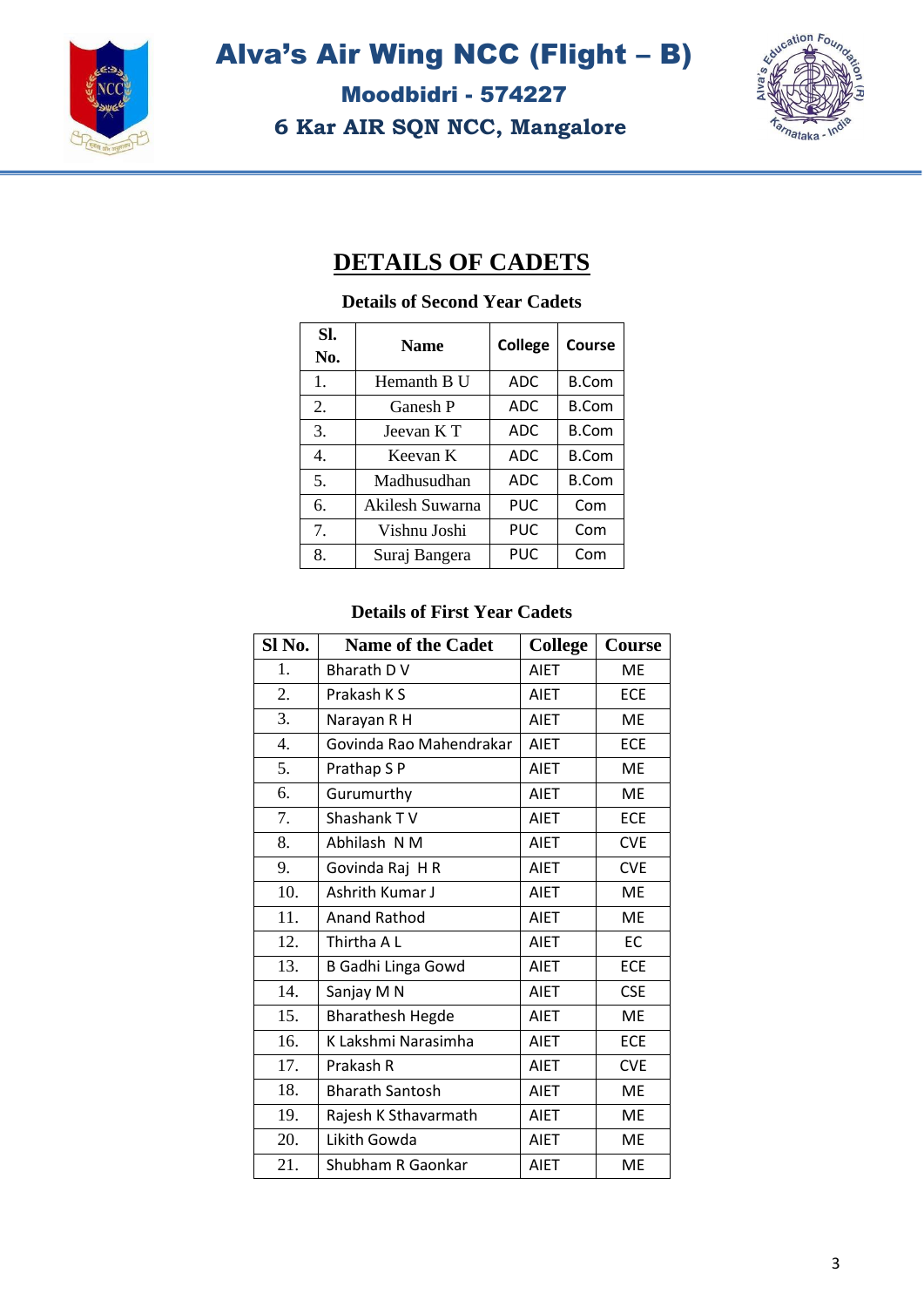

# Moodbidri - 574227



#### **6 Kar AIR SQN NCC, Mangalore**

| 22. | Harshith M A          | <b>ADC</b>  | <b>Bsc</b>  |
|-----|-----------------------|-------------|-------------|
| 23. | Praveen Kumar K       | <b>ADC</b>  | B.com       |
| 24. | Vignesh Kamath M      | <b>ADC</b>  | B.com       |
| 25. | Varun S               | <b>ADC</b>  | <b>BCA</b>  |
| 26. | Anand S               | <b>ADC</b>  | B.com       |
| 27. | Shreyas Kumar         | <b>ADC</b>  | B.com       |
| 28. | Sharan KT             | <b>ADC</b>  | <b>BBM</b>  |
| 29. | Shrihari M K          | <b>ADC</b>  | <b>BBM</b>  |
| 30. | Kiran Kumar S H       | <b>ADC</b>  | B.com       |
| 31. | Sagar K               | <b>ADC</b>  | B.com       |
| 32. | Sayyad salmath Aiilan | <b>ADC</b>  | <b>Bsc</b>  |
| 33. | Pavan Kumar S         | <b>ADC</b>  | B.com       |
| 34. | Siddarth S            | <b>ADC</b>  | <b>BHRD</b> |
| 35. | Rajesh                | <b>ADC</b>  | <b>Bsc</b>  |
| 36. | Manjunath V M         | <b>ADC</b>  | B.com       |
| 37. | Dhanush S P           | <b>ADC</b>  | <b>BCA</b>  |
| 38. | Vinay Kumar S         | <b>ADC</b>  | B.com       |
| 39. | Sujan S N             | <b>ADC</b>  | B.com       |
| 40. | Kaverappa CR          | <b>PUC</b>  | Com         |
| 41. | Kumareshwar           | <b>PUC</b>  | Com         |
| 42. | Akshey Babu           | <b>PUC</b>  | Com         |
| 43. | Punith Kumar          | <b>PUC</b>  | Com         |
| 44. | Rakshith              | <b>PUC</b>  | Com         |
| 45. | Nisha A C             | <b>AIET</b> | ECE         |
| 46. | Harshitha S           | <b>AIET</b> | <b>ECE</b>  |
| 47. | Niveditha N           | <b>AIET</b> | ECE         |
| 48. | Sumaiya               | <b>AIET</b> | ECE         |
| 49. | Sowmya R K            | <b>AIET</b> | <b>ECE</b>  |
| 50. | Divya Shree A K       | <b>AIET</b> | <b>ECE</b>  |
| 51. | Harshitha D           | <b>AIET</b> | <b>ECE</b>  |
| 52. | Mahima Shetty         | <b>AIET</b> | <b>ECE</b>  |
| 53. | Shilpa M              | <b>ADC</b>  | <b>BCA</b>  |
| 54. | Chaitra K M           | <b>ADC</b>  | <b>BCA</b>  |
| 55. | Impana K K            | <b>ADC</b>  | <b>BCA</b>  |
| 56. | Neetha K              | <b>ADC</b>  | <b>Bsc</b>  |
| 57. | Deekshitha M          | <b>ADC</b>  | <b>Bsc</b>  |
| 58. | Karishma              | <b>ADC</b>  | <b>BCA</b>  |
| 59. | Mena Urs S            | <b>PUC</b>  | Com         |
| 60. | Kavya NR              | <b>PUC</b>  | Com         |
| 61. | Ashwini KS            | <b>PUC</b>  | Com         |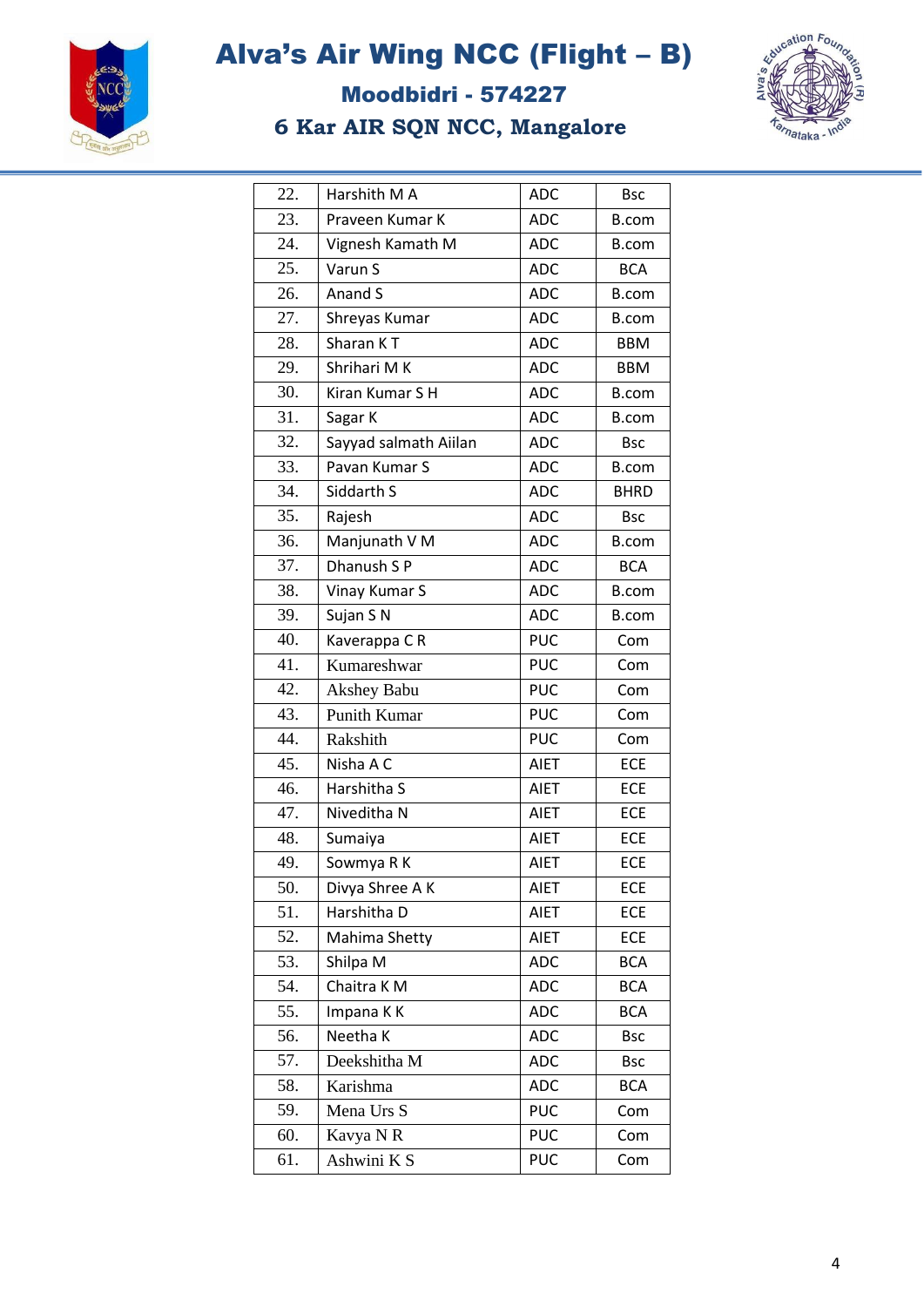

Moodbidri - 574227



**6 Kar AIR SQN NCC, Mangalore**

| 62. | Arpitha P L | <b>PUC</b> | Com |
|-----|-------------|------------|-----|
| 63. | Sheetal N   | <b>PUC</b> | Com |

#### **CAMP DETAILS**

1. The following 04 cadets had been detailed for Vayu Sainik Camp – I which will be held Mysore from 01 Sept to 10 Sept 2015.

|    | $SI. No.$ Reg. No. | Rank       | Name            | Institution |
|----|--------------------|------------|-----------------|-------------|
|    | KAR/SA/14/58106    | <b>CDT</b> | Madhusudhan N K | <b>ADC</b>  |
| 2. | KAR/SA/14/58108    | <b>CDT</b> | Hemanth B U     | <b>ADC</b>  |
| 3. | KAR/SA/14/58109    | <b>CDT</b> | Jeevan K        | ADC         |
|    | KAR/SA/14/58110    | <b>CDT</b> | Ganesh P        | <b>ADC</b>  |

2. The Reg. No. KAR/SA/14/58109 Cdt Jeevan K had been detailed from IGC-1, IGC-2 and IGC-3 camp which will be held at Alva's College, Vidyagiri, Moodbidri from 28 Oct to 6 Nov 2015

#### **CADETS APPEARED FOR B CERTIFICATE EXAM**

Total of 08 cadets of Flt – B Air Wing NCC appeared for B Certificate Exam conducted by 06 Kar Air Sqn NCC, Mangalore on 14 & 14 Feb 2016 in which all the cadets of Flt – B have passed.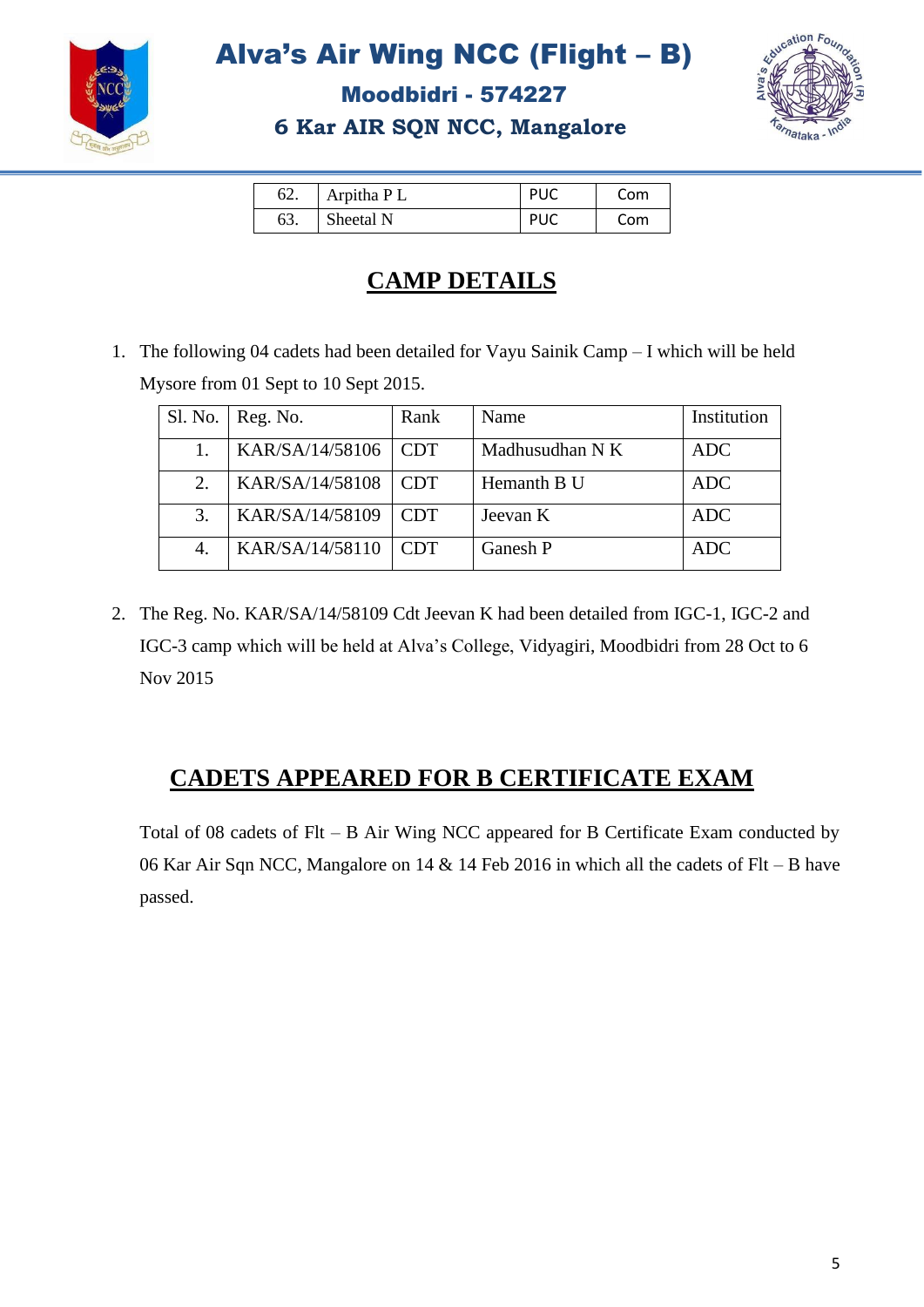

Moodbidri - 574227 **6 Kar AIR SQN NCC, Mangalore**



### **ROLL OF HONOUR**



### **CDT HEMANTH KUMAR B U**

**Republic Day Camp - 2015 2 nd Year B.com, Alva's Degree College**



### **CDT Ganesh P**

**All India VayuSainik Camp - 2015 2 nd Year B.com, Alva's Degree College**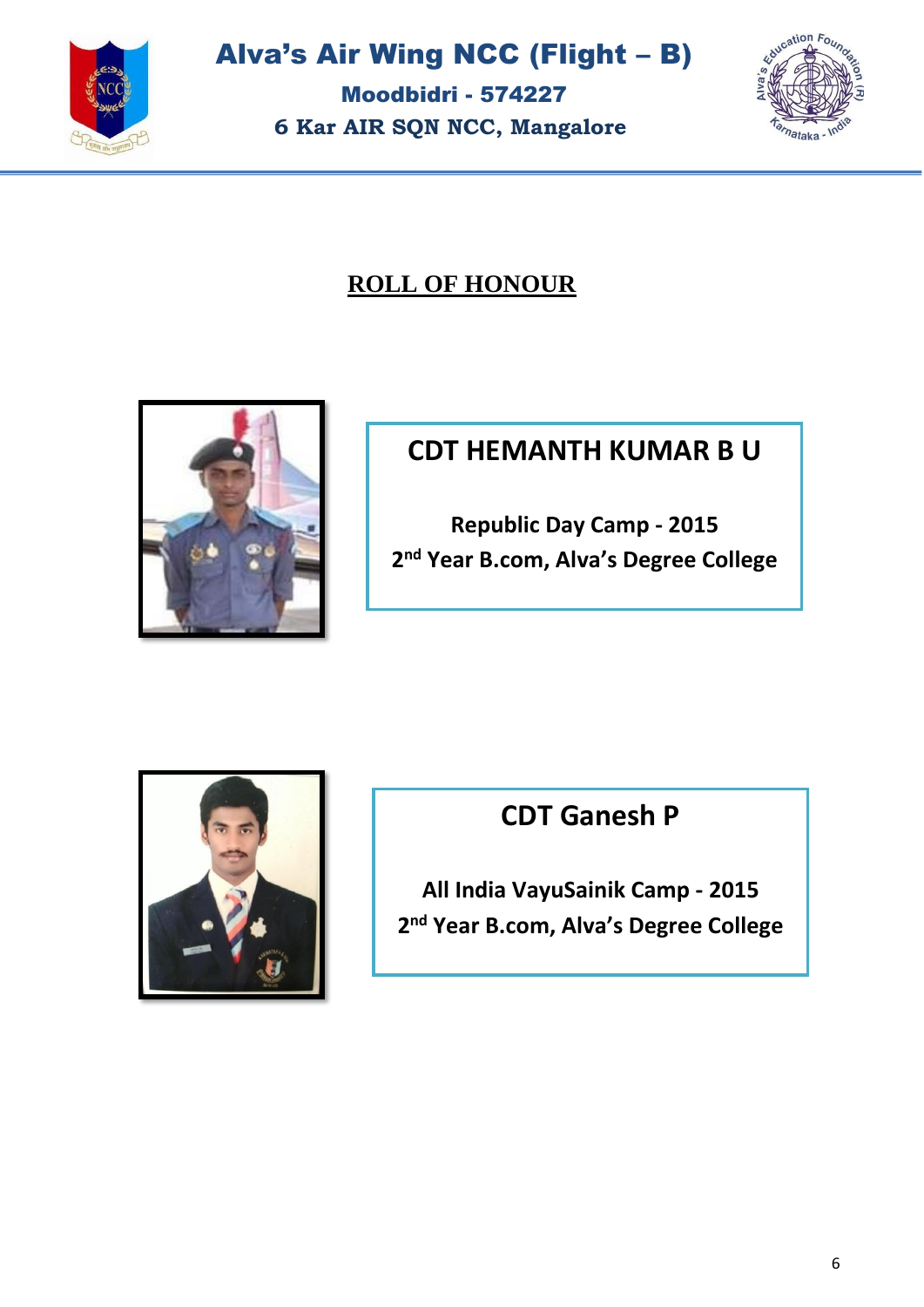

Moodbidri - 574227 **6 Kar AIR SQN NCC, Mangalore**



### **ACTIVITIES**

#### **1. TREKKING TO KUMARA PARVATHA**

A Trekking was planned for NCC cadets of Flt – B to Kumara Parvatha on 20 Feb & 21 Feb 2016. Total of 50 cadets participated in the trekking camp along with CTO Parveez Shariff B G.